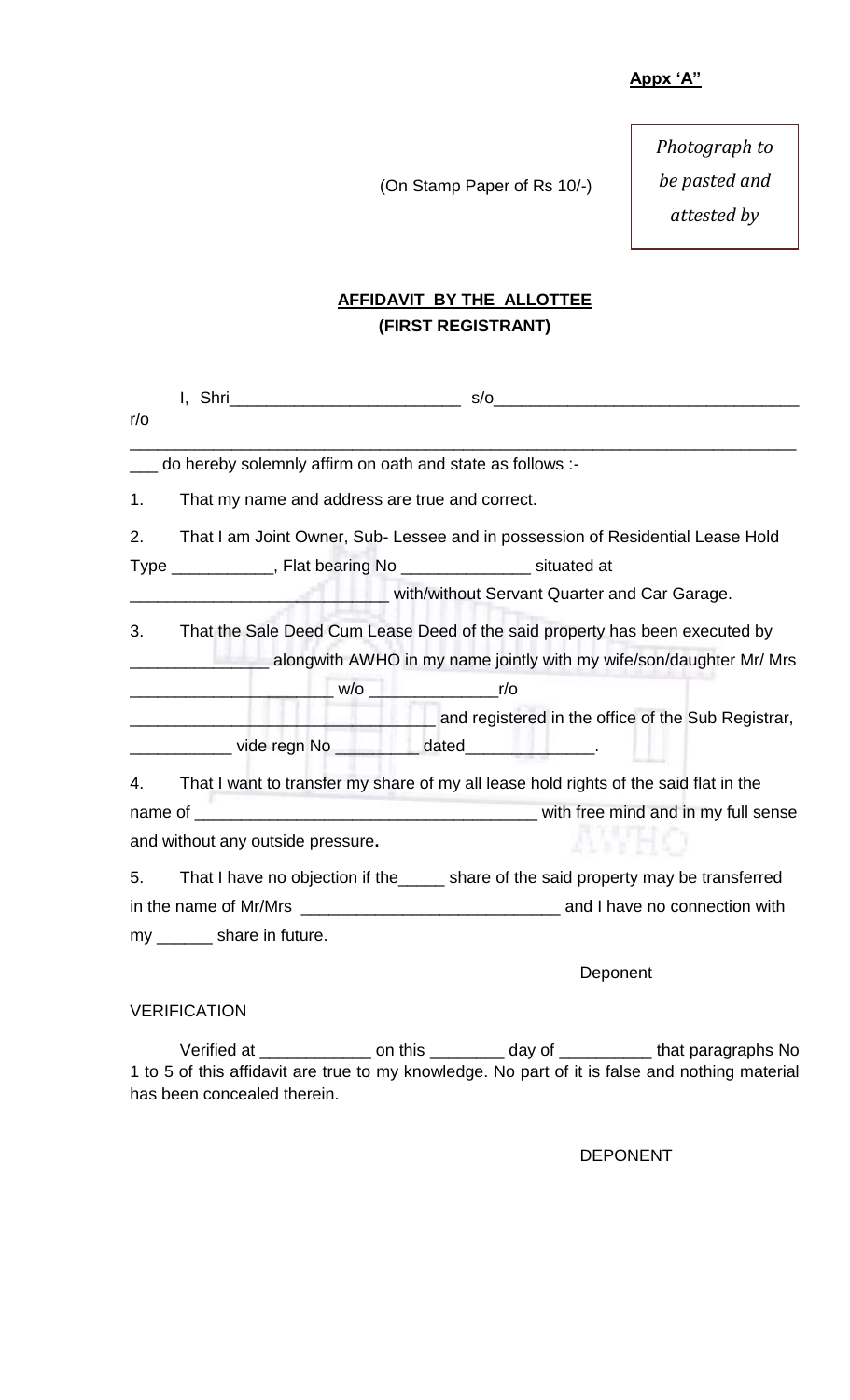(On stamp paper of Rs 10/-)

*Photograph to be pasted and attested by notary*

## **AFFIDAVIT BY CO-REGISTRANT**

| $r/\sigma$                                                                                 |                                                                                                                |  |  |  |  |  |  |
|--------------------------------------------------------------------------------------------|----------------------------------------------------------------------------------------------------------------|--|--|--|--|--|--|
| do hereby solemnly affirm on oath and state as follows :-                                  |                                                                                                                |  |  |  |  |  |  |
| 1.                                                                                         | That my name and address are true and correct.                                                                 |  |  |  |  |  |  |
| 2.                                                                                         | That I am joint owner, Sub-Leasee and in possession of share of Residential                                    |  |  |  |  |  |  |
|                                                                                            | Lease Hold Type ____________________, Flat bearing No ________________ situated at                             |  |  |  |  |  |  |
| with/without Servant Quarter and Car Garage and the Sale                                   |                                                                                                                |  |  |  |  |  |  |
| Deed cum Lease Deed executed by Sub Registrar, _______________________ Authority alongwith |                                                                                                                |  |  |  |  |  |  |
|                                                                                            |                                                                                                                |  |  |  |  |  |  |
| jointly and registered in the office of the Sub Registrar, will be vide regn No            |                                                                                                                |  |  |  |  |  |  |
|                                                                                            | dated and the state of the state of the state of the state of the state of the state of the state of the state |  |  |  |  |  |  |
|                                                                                            | 3. That I want to transfer my share in the name _________________________________ in the said                  |  |  |  |  |  |  |
| property.                                                                                  |                                                                                                                |  |  |  |  |  |  |
| 4.                                                                                         | That I have no objection if the___ share of the said property may be transferred in                            |  |  |  |  |  |  |
|                                                                                            |                                                                                                                |  |  |  |  |  |  |

5. That I shall be liable and responsible for any other dues, demands if any, imposed against the said property in future.

6. That I shall also be bound by all the terms and conditions, rules and regulations of the Sub Registrar, \_\_\_\_\_\_\_\_ Authority /concerned authority/AWHO, which shall be framed by the concerned authorities from time to time.

#### DEPONENT

#### **VERIFICATION**

Verified at \_\_\_\_\_\_\_\_\_\_\_\_\_\_\_\_ on this \_\_\_\_\_\_\_\_\_ day of \_\_\_\_\_\_\_\_\_\_\_ that paragraphs No 1 to 5 of this affidavit are true to my knowledge. No part of it is false and nothing material has been concealed therein.

DEPONENT